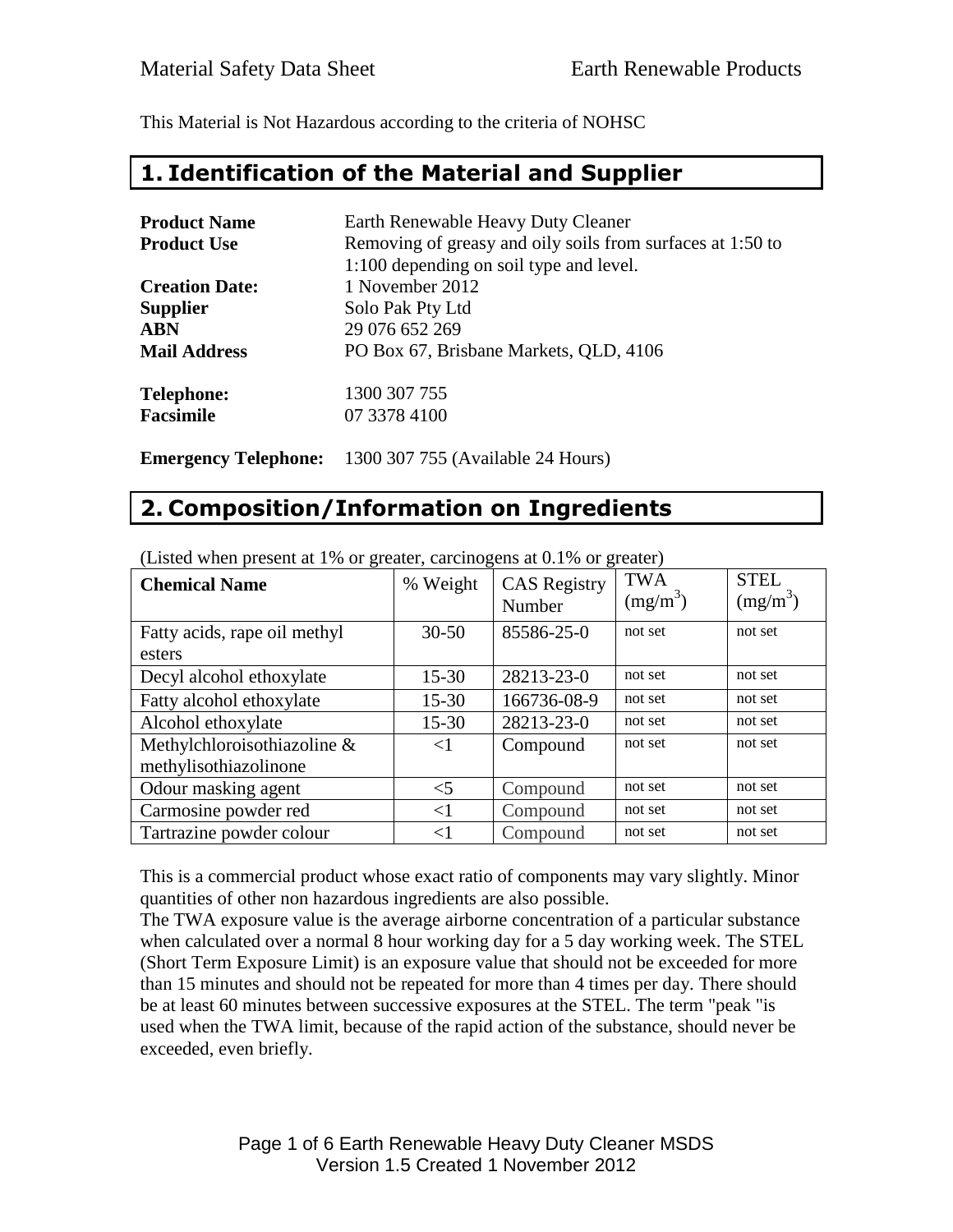## **3. Hazards Identification**

| <b>Risk Phrases:</b>                        | Not Hazardous - No criteria found                                                                                          |
|---------------------------------------------|----------------------------------------------------------------------------------------------------------------------------|
| <b>Safety Phrases:</b>                      | Not Hazardous - No criteria found.                                                                                         |
| <b>SUSDP Classification:.</b>               | None allocated                                                                                                             |
| <b>ADG Classification:</b>                  | None allocated. Not a Dangerous Good.                                                                                      |
| <b>UN Number:</b>                           | None allocated                                                                                                             |
| <b>Emergency Overview</b>                   |                                                                                                                            |
| <b>Physical Description &amp;</b><br>colour | Clear red mobile liquid.                                                                                                   |
| Odour:                                      | Pleasant odour.                                                                                                            |
| <b>Major Health Hazards:</b>                | No major health hazards are known.                                                                                         |
| <b>Potential Health Effects</b>             |                                                                                                                            |
| Inhalation:                                 | Inhalation of product mist may cause respiratory<br>irritation: Symptoms may include coughing and difficulty<br>breathing. |
| <b>Skin Contact:</b>                        | Symptoms may include pain, redness and swelling.                                                                           |
| <b>Eye Contact:</b>                         | Symptoms may include pain, redness, swelling and tearing                                                                   |
| Ingestion:                                  | Symptoms may include nausea, vomiting, pain and<br>diarrhea.                                                               |
| <b>Carcinogen Status:</b>                   |                                                                                                                            |
|                                             | NOHSC: No significant ingredient is classified as carcinogenic by NOHSC.                                                   |
| NTP:                                        | No significant ingredient is classified as carcinogenic by<br>NTP.                                                         |
| IARC:                                       | No significant ingredient is classified as carcinogenic by<br>IARC.                                                        |

# **4. First aid measures**

For Advice contact a Poisons Information Centre (phone eg. Australia 131126: New Zealand 0 800 764 766) or a Doctor.

| For Ingestion: | Do not induce vomiting unless advised by physician or poison<br>control center. Drink one or two glasses of water to dilute<br>product. Get medical attention. Do not give anything by<br>mouth to an unconscious person. |
|----------------|---------------------------------------------------------------------------------------------------------------------------------------------------------------------------------------------------------------------------|
| For Skin:      | Remove contaminated clothing. Wash skin thoroughly with<br>soap and water. Get medical attention if irritation persists.<br>Wash contaminated clothing before reuse.                                                      |
| For Eyes       | Immediately flush with plenty of water for at least 15 minutes.                                                                                                                                                           |

Page 2 of 6 Earth Renewable Heavy Duty Cleaner MSDS Version 1.5 Created 1 November 2012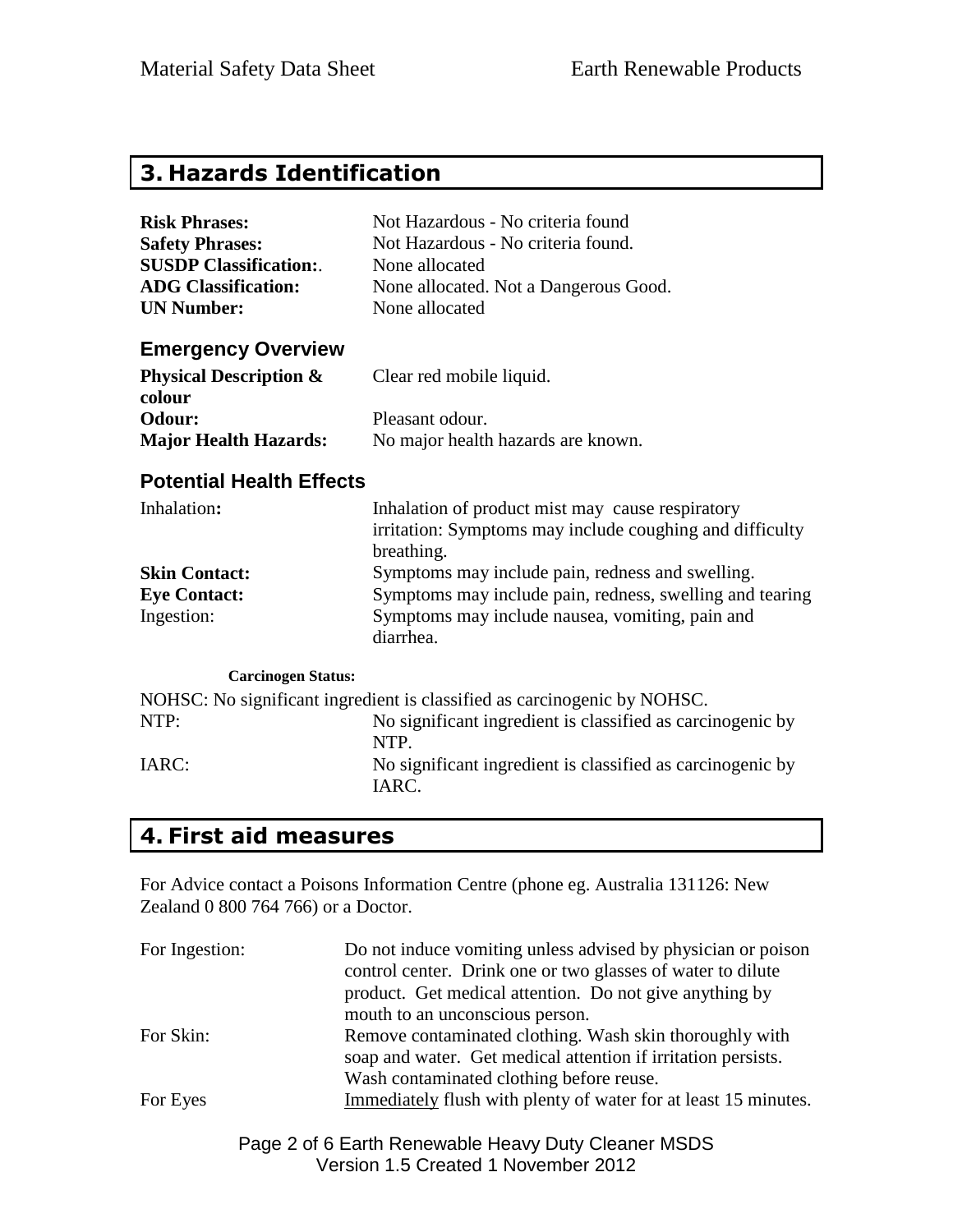Remove contact lenses Hold eyelid open to insure complete washing. Get Medical Attention. For Inhalation Move person to fresh air. Get medial attention if irritation persists.

### **5. Fire fighting measures**

| Fire and Explosion         | There is no risk of an explosion from this product under                 |
|----------------------------|--------------------------------------------------------------------------|
| Hazards:                   | normal circumstances if it is involved in a fire. This product is        |
|                            | likely to decompose only after heating to dryness, followed by           |
|                            | further strong heating.                                                  |
| Extinguishing Media:       | Not Combustible. Use extinguishing media suited to burning<br>materials. |
| Fire Fighting:             |                                                                          |
| Flash point:               | Does not burn                                                            |
| <b>Upper Flammability</b>  | Does not burn                                                            |
| Limit:                     |                                                                          |
| Lower Flammability         | Does not burn.                                                           |
| Limit:                     |                                                                          |
| Autoignition               | Does not burn.                                                           |
| temperature:               |                                                                          |
| <b>Flammability Class:</b> | Does not burn.                                                           |

### **6. Accidental release measures**

**Accidental release:** Minor spills do not normally need any special cleanup measures. In the event of a major spill, prevent spillage from entering drains or water courses. As a minimum, wear overalls, goggles and gloves. No special recommendations for clothing materials. Stop leak if safe to do so, and contain spill.

Absorb onto sand, vermiculite or other suitable absorbent material. If spill is too large or if absorbent material is not available, try to create a dike to stop material spreading or going into drains or waterways. Sweep up and shovel or collect recoverable product into labelled containers for recycling or salvage, and dispose of promptly. Recycle containers wherever possible after careful cleaning. After spills, wash area preventing runoff from entering drains. If a significant quantity of material enters drains, advise emergency services. This material may be suitable for approved landfill. Ensure legality of disposal by consulting regulations prior to disposal. Thoroughly launder protective clothing before storage or re-use. Advise laundry of nature of contamination when sending contaminated clothing to laundry.

# **7. Handling and storage**

| <b>Handling:</b> | Keep exposure to this product to a minimum, and minimise   |
|------------------|------------------------------------------------------------|
|                  | the quantities kept in work areas. Check Section 8 of this |
|                  | MSDS for details of personal protective measures, and make |

Page 3 of 6 Earth Renewable Heavy Duty Cleaner MSDS Version 1.5 Created 1 November 2012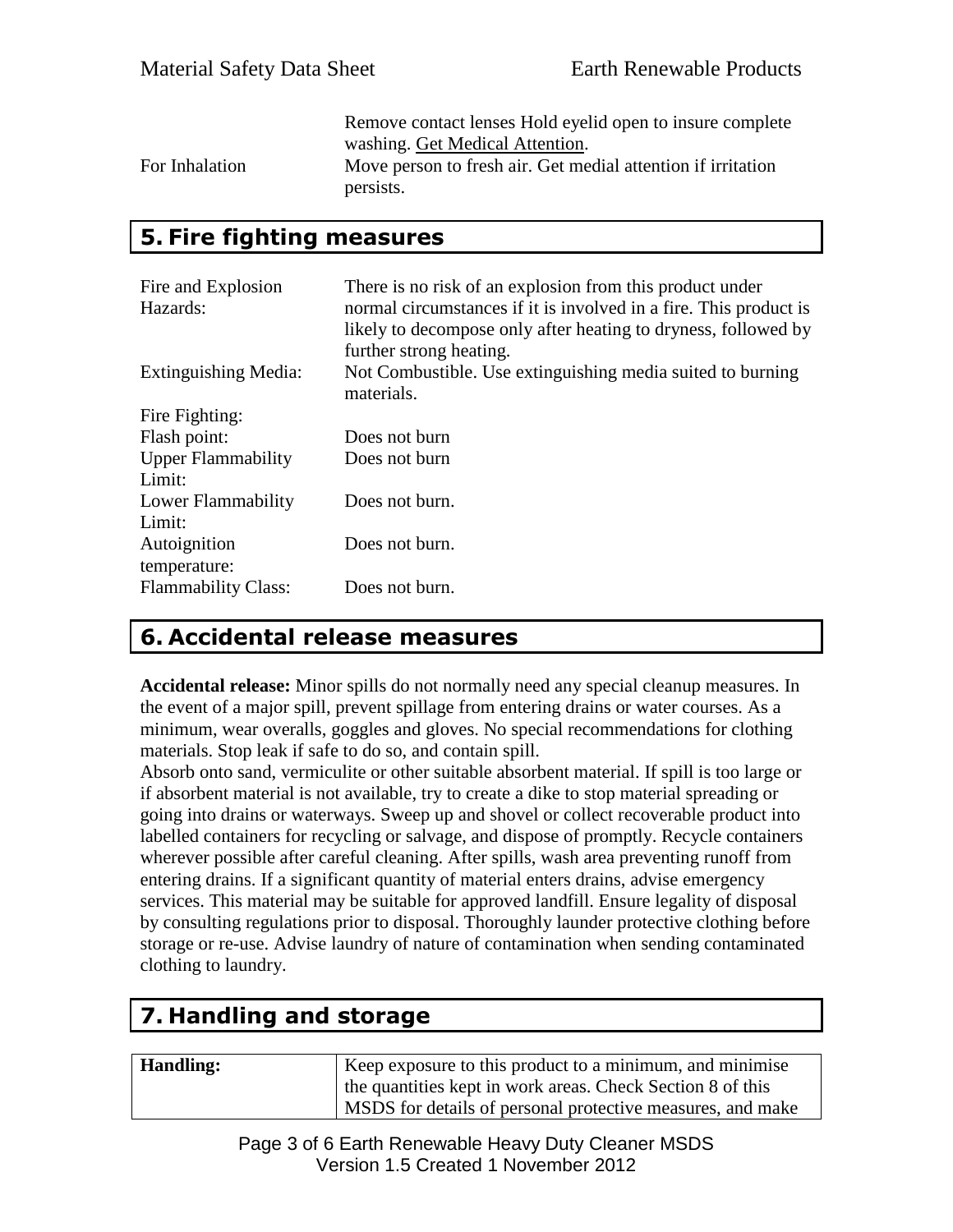|          | sure that those measures are followed. The measures detailed<br>below under "Storage" should be followed during handling in<br>order to minimise risks to persons using the product in the<br>workplace. Also, avoid contact or contamination of product<br>with incompatible materials listed in Section 10.                                                |
|----------|--------------------------------------------------------------------------------------------------------------------------------------------------------------------------------------------------------------------------------------------------------------------------------------------------------------------------------------------------------------|
| Storage: | Store packages of this product in a cool place. Make sure that<br>the product does not come into contact with substances listed<br>under "Materials to avoid" in Section 10. Some liquid<br>preparations settle or separate on standing and may require<br>stirring before use. Check packaging - there may be further<br>storage instructions on the label. |

## **8. Exposure controls /personal protection**

The following Australian Standards will provide general advice regarding safety clothing and equipment: Respiratory equipment: **AS/NZS 1715**, Protective Gloves: **AS 2161**, Industrial Clothing: **AS2919**, Industrial Eye Protection: **AS1336** and **AS/NZS 1337**, Occupational Protective Footwear: **AS/NZS2210**. Exposure Limits TWA  $(mg/m<sup>3</sup>)$  $STEL (mg/m<sup>3</sup>)$ Exposure limits have not been established by NOHSC for any of the significant ingredients in this product.

| Ventilation:            | Use adequate ventilation. Use solution presents no general<br>hazard.                                                                       |
|-------------------------|---------------------------------------------------------------------------------------------------------------------------------------------|
| Respiratory             | Not required under normal working/use conditions.                                                                                           |
| Protection:             |                                                                                                                                             |
| Eye Protection:         | Not normally required. Use if mist will get into the eyes in<br>specific applications.                                                      |
| <b>Skin Protection:</b> | Use gloves if hands will be continually in solution. Not<br>normally necessary in general use as this product is used in a<br>spray bottle. |
| Personal Hygiene:       | As in handling any detergent, wash thoroughly after use.                                                                                    |

# **9. Physical and chemical properties**

| Physical Description & colour: | Clear brown mobile liquid                 |
|--------------------------------|-------------------------------------------|
| Odour:                         | <b>Pleasant Fragrance</b>                 |
| <b>Boiling Point:</b>          | Approximately 100°C at 100kPa.            |
| Freezing/Melting Point:        | Lower than $0^{\circ}$ C.                 |
| Volatiles:                     | Water component.                          |
| Vapour Pressure:               | 2.37 kPa at 20°C (water vapour pressure). |
| Vapour Density:                | No data.                                  |
| Specific Gravity:              | 1.01                                      |
| Water Solubility:              | Completely soluble in water.              |
| pH:                            | In concentrate: 7.5-8.5 range             |
| Volatility:                    | No data.                                  |
| Odour Threshold:               | No data.                                  |

Page 4 of 6 Earth Renewable Heavy Duty Cleaner MSDS Version 1.5 Created 1 November 2012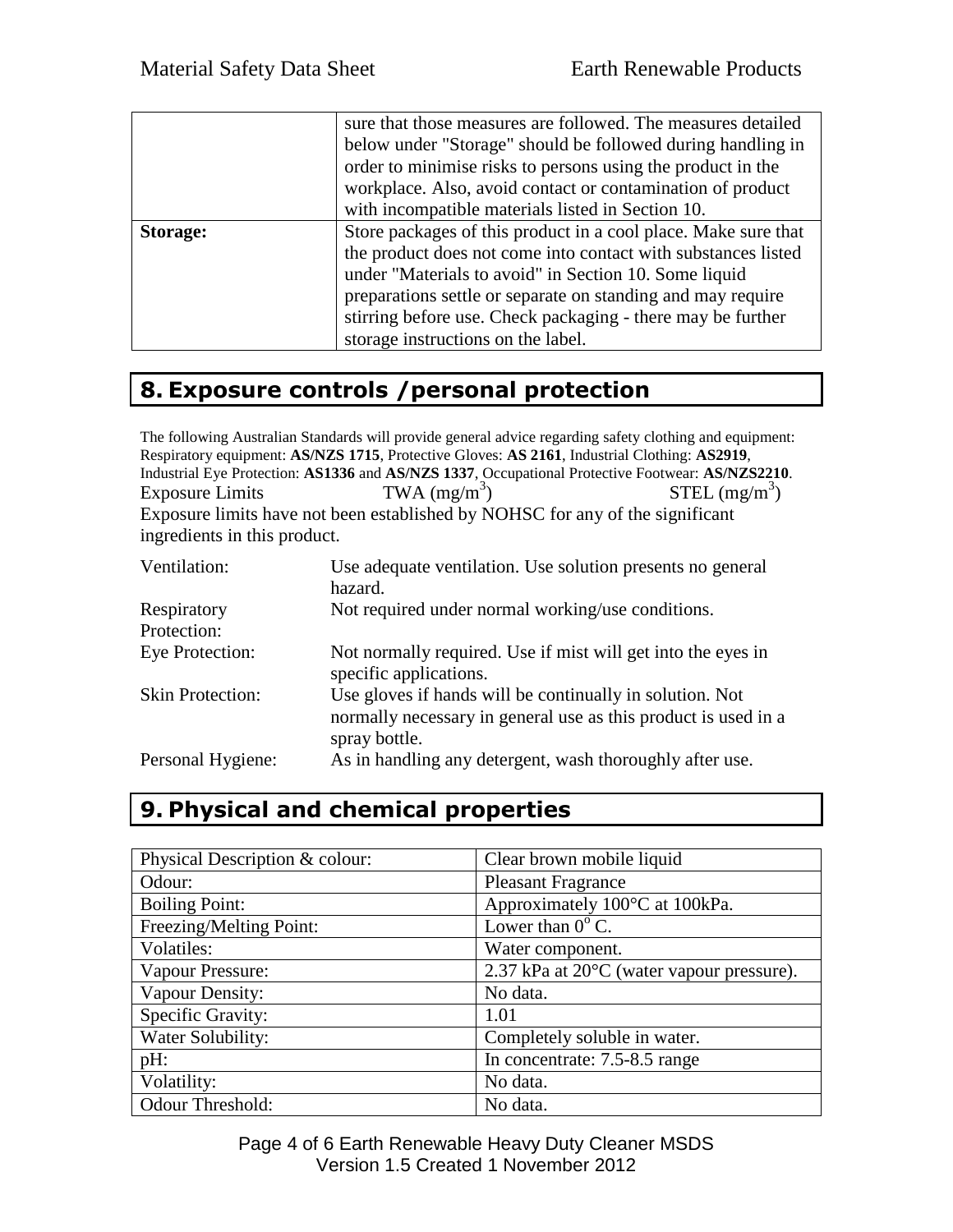| <b>Evaporation Rate:</b>      | No data        |
|-------------------------------|----------------|
| Coeff Oil/water distribution: | No data        |
| Autoignition temp:            | Does not burn. |

# **10. Stability and Reactivity**

| Reactivity:          | This product is unlikely to react or       |
|----------------------|--------------------------------------------|
|                      | decompose under normal storage             |
|                      | conditions. However, if you have any       |
|                      | doubts, contact the supplier for advice on |
|                      | shelf life properties.                     |
| Conditions to Avoid: | None known.                                |
| Incompatibilities:   | No particular incompatibilities.           |
| Fire Decomposition:  | Small quantities of carbon dioxide may be  |
|                      | generated.                                 |
| Polymerisation:      | This product is unlikely to undergo        |
|                      | polymerisation processes.                  |

# **11. Toxicological information**

**Target Organs:** There is no data to hand indicating any particular target organs.

#### **Classification of Hazardous Ingredients**

Ingredient Risk Phrases No hazardous ingredients present in hazardous concentrations.

# **12. Ecological information**

This product is biodegradable. It will not accumulate in the soil or water or cause long term problems.

## **13. Disposal considerations**

Containers should be emptied as completely as practical before disposal. If possible, recycle containers either in-house or send to recycle company. If this is not practical, send to a commercial waste disposal site. This product should be suitable for landfill. However, check with local Waste Disposal Authority before sending there. Note that product properties may have been changed in use, significantly altering it's suitability for landfill. Please do NOT dispose into sewers or waterways.

## **14. Transport information**

**ADG Code:** This product is not classified as a Dangerous Good. No special transport conditions are necessary unless required by other regulations.

> Page 5 of 6 Earth Renewable Heavy Duty Cleaner MSDS Version 1.5 Created 1 November 2012